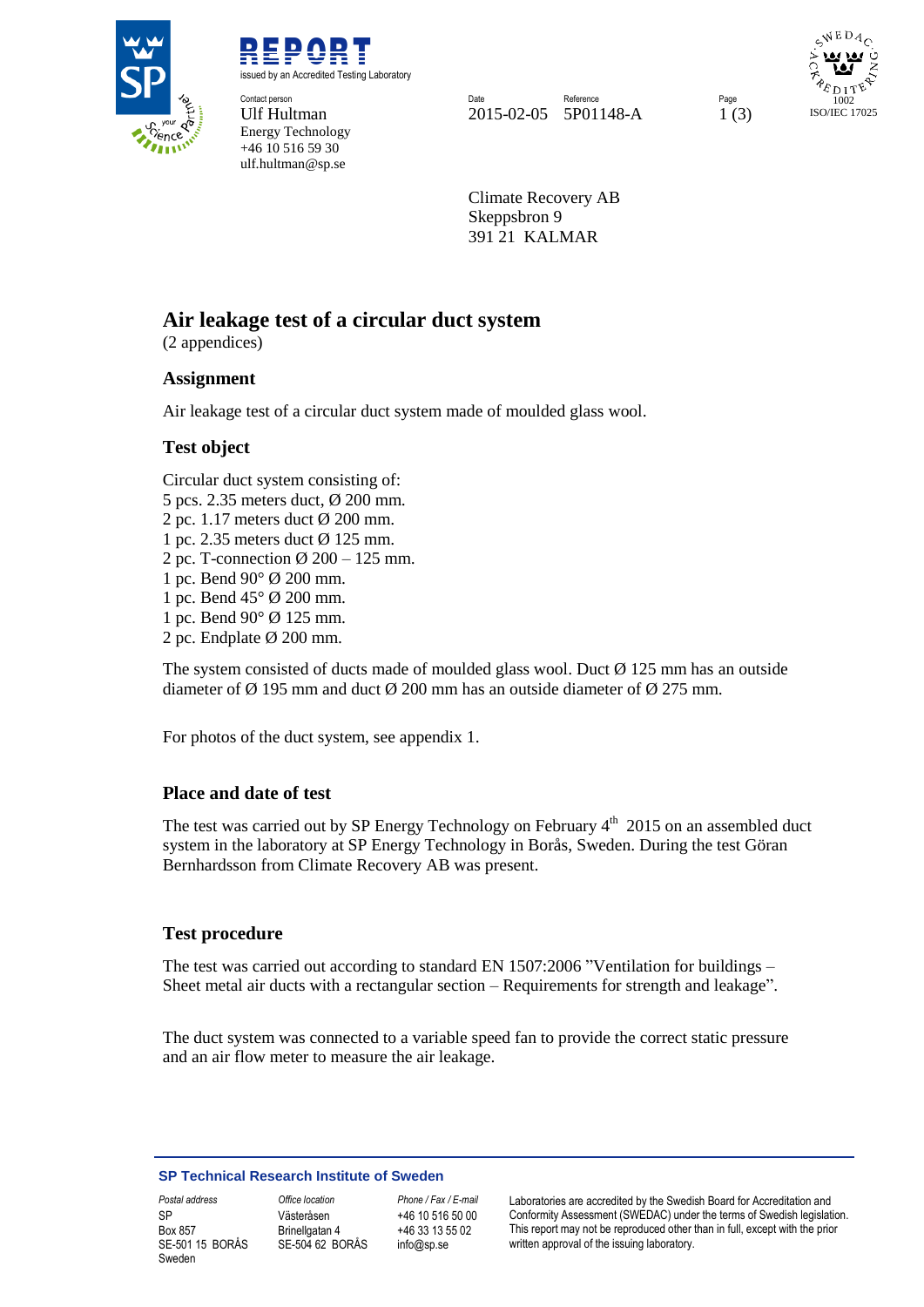



### **Results**

The reported values have been corrected to an air density of  $1.2 \text{ kg/m}^3$ . The measurements were made at an atmospheric pressure of 993 hPa and the ambient temperature was about 20°C.

The tested circular system had a total surface area (A) of 10.65 m² and a total joint length (L) of 10.60 m. This resulted in a ratio L/A=1.00 1/m.

### **Air leakage test**

The measured and calculated values for pressure and air leakage factors are presented in tables 1-2 and in the diagram in appendix 2.

| <b>Static positive</b> | <b>Measured</b>                             |                                | Demand acc. to Demand acc. to               | Demand acc. to                              |
|------------------------|---------------------------------------------|--------------------------------|---------------------------------------------|---------------------------------------------|
| pressure               | leakage factor                              | class B                        | class C                                     | class D                                     |
| Pa                     | $\frac{\text{l}}{\text{s}}$ /m <sup>2</sup> | $\frac{\text{Vs}}{\text{m}^2}$ | $\frac{\text{V}}{\text{s}}$ /m <sup>2</sup> | $\frac{\text{l}}{\text{s}}$ /m <sup>2</sup> |
| 102                    | 0.012                                       | 0.181                          | 0.060                                       | 0.020                                       |
| 210                    | 0.021                                       | 0.291                          | 0.097                                       | 0.032                                       |
| 398                    | 0.036                                       | 0.441                          | 0.147                                       | 0.049                                       |
| 606                    | 0.052                                       | 0.579                          | 0.193                                       | 0.064                                       |
| 752                    | 0.062                                       | 0.667                          | 0.222                                       | 0.074                                       |
| 1003                   | 0.078                                       | 0.804                          | 0.268                                       | 0.089                                       |

**Table 1. Results for circular duct system at static positive pressure.** 

| <b>Static negative</b> | <b>Measured</b>                | Demand acc. to                 | Demand acc. to                 | Demand acc. to                 |
|------------------------|--------------------------------|--------------------------------|--------------------------------|--------------------------------|
| pressure               | leakage factor                 | class B                        | class C                        | class D                        |
| Pa                     | $\frac{\text{Vs}}{\text{m}^2}$ | $\frac{\text{Vs}}{\text{m}^2}$ | $\frac{\text{Vs}}{\text{m}^2}$ | $\frac{\text{Vs}}{\text{m}^2}$ |
| 99                     | 0.012                          | 0.179                          | 0.060                          | 0.020                          |
| 208                    | 0.022                          | 0.289                          | 0.096                          | 0.032                          |
| 297                    | 0.029                          | 0.365                          | 0.122                          | 0.041                          |
| 403                    | 0.038                          | 0.444                          | 0.148                          | 0.049                          |
| 603                    | 0.052                          | 0.577                          | 0.192                          | 0.064                          |
| 751                    | 0.062                          | 0.666                          | 0.222                          | 0.074                          |

**Table 2. Results for circular duct system at static negative pressure.** 

The determination of deflection of ducts as its presented in EN 1507:2006 is not relevant in this test. No deflection of ducts and joints was noticed and the duct system did not bulge or cave during the test.

At the actual test the system achieved air tightness class D at pressure class 2 according to EN 1507:2006.

The results only applies for the tested system.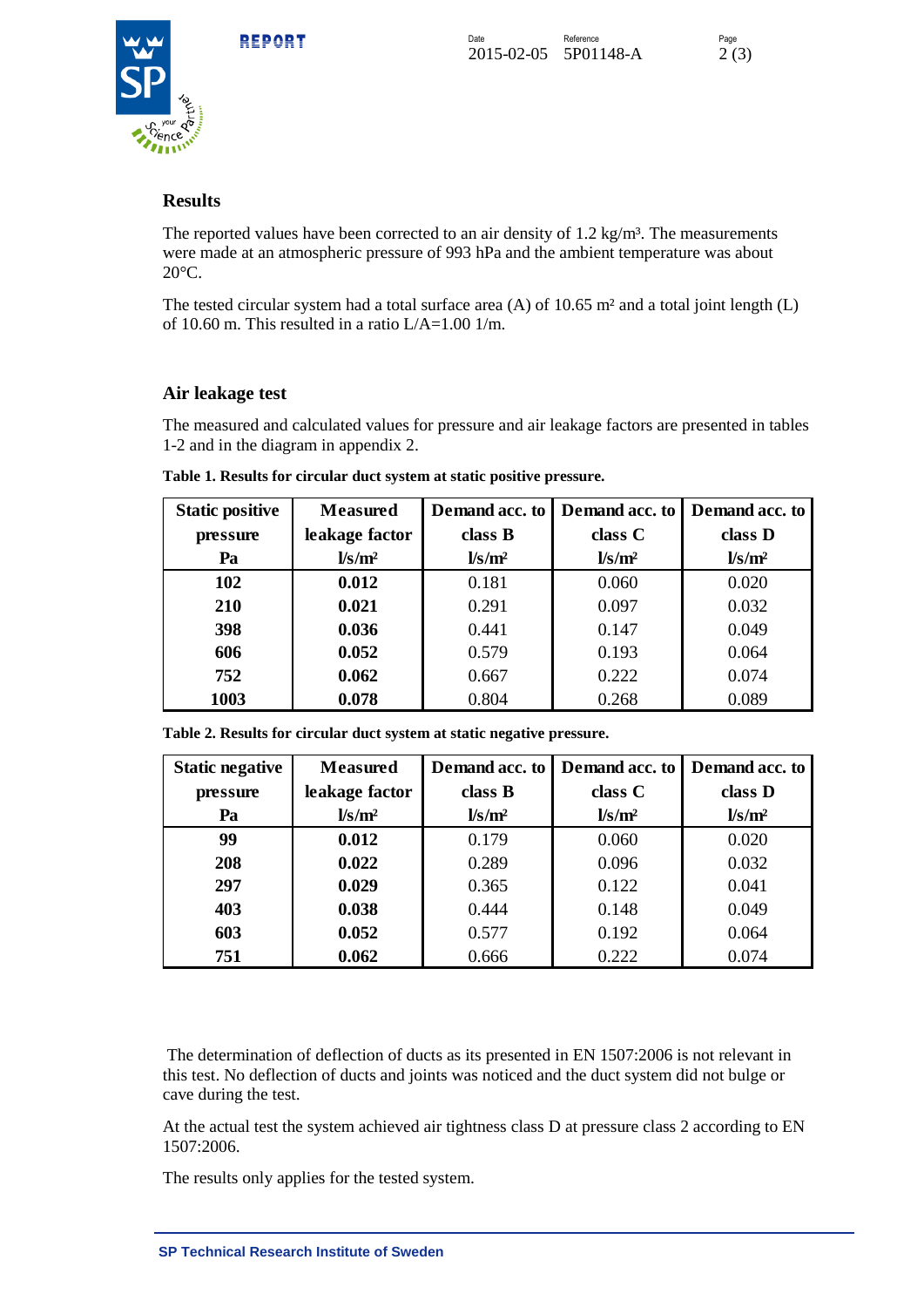REPORT





#### **Estimated measurement uncertainty**

Temperature  $\pm 1^{\circ}$ C Atmospheric pressure  $\pm 1$  hPa Air flow  $\pm$  5 % of actual flow Area  $\pm$  5 % Static pressure  $\pm$  1 % of actual pressure Leakage factor  $\pm$  6 %

The uncertainty has been calculated according to EA-4/16 with a coverage factor k=2.

#### **Measuring equipment**

Temperature meter, Comark C9001 SP Inventory number 201 312 Manometer, Swema 2000 Man SP Inventory number 201 562 Manometer, Swema 80 Man SP Inventory number 202 719<br>Air flow meter, nozzles 5 to 25 mm SP Inventory number 201 602 Air flow meter, nozzles 5 to 25 mm

## **SP Technical Research Institute of Sweden**

**Energy Technology - Building Services Engineering**

Performed by Examined by

Signed by: UH Hultman<br>Reason: I am the author of this document<br>Date & Time: 2015-02-05 14:55:01 +01:00

Signed by: Svein Ruud<br>Reason: I have reviewed this document<br>Date & Time: 2015-02-16 16:20:06

Ulf Hultman Svein Ruud

#### **Appendices**

- 1. Figure 1 and 2. Photo of the tested system.
- 2. Diagram: Leakage factor [l/s/m²] as a function of static pressure [Pa].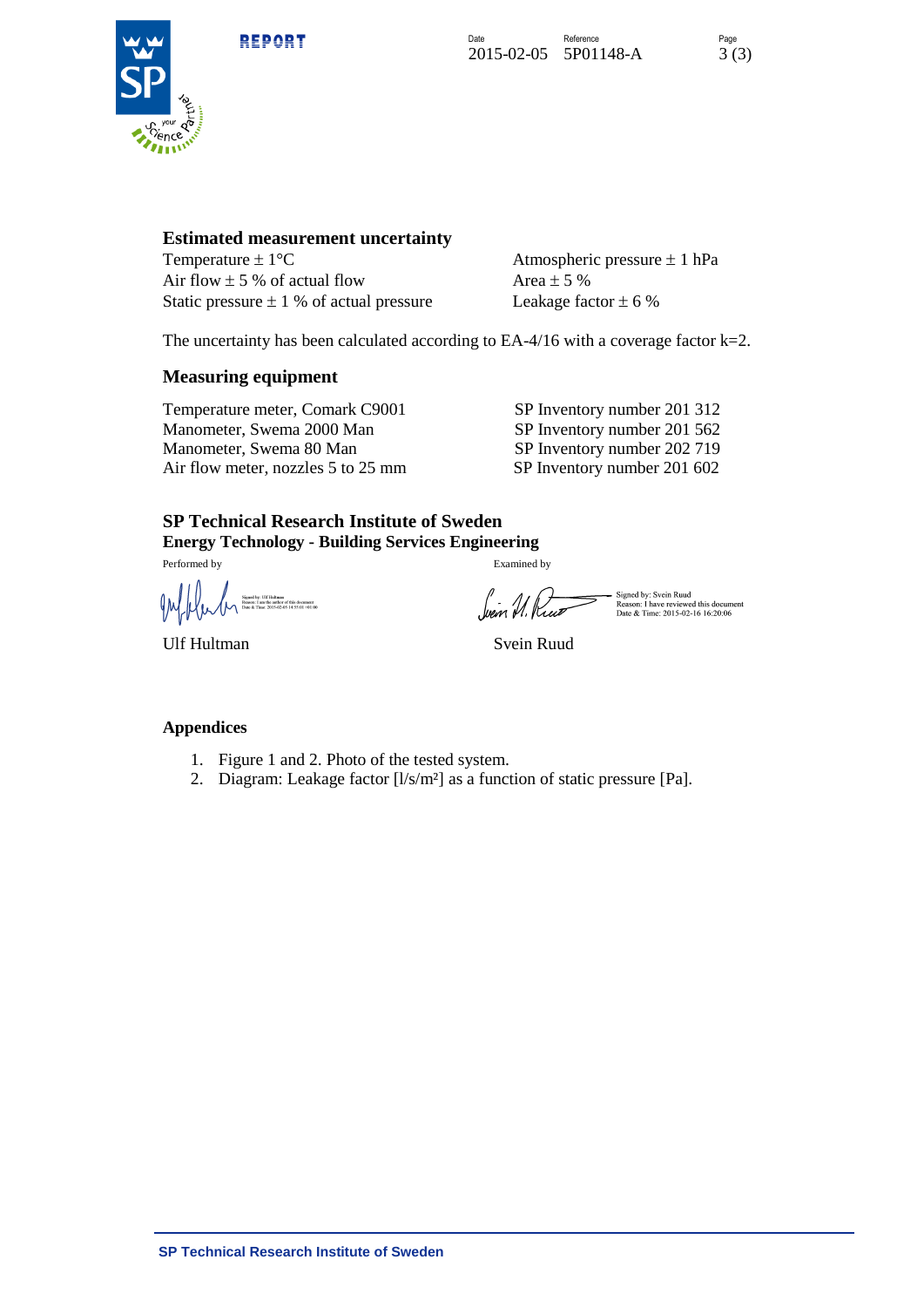REPORT



Appendix 1



Figure 1. Photo of the tested system.



Figure 2. Photo of the tested system.